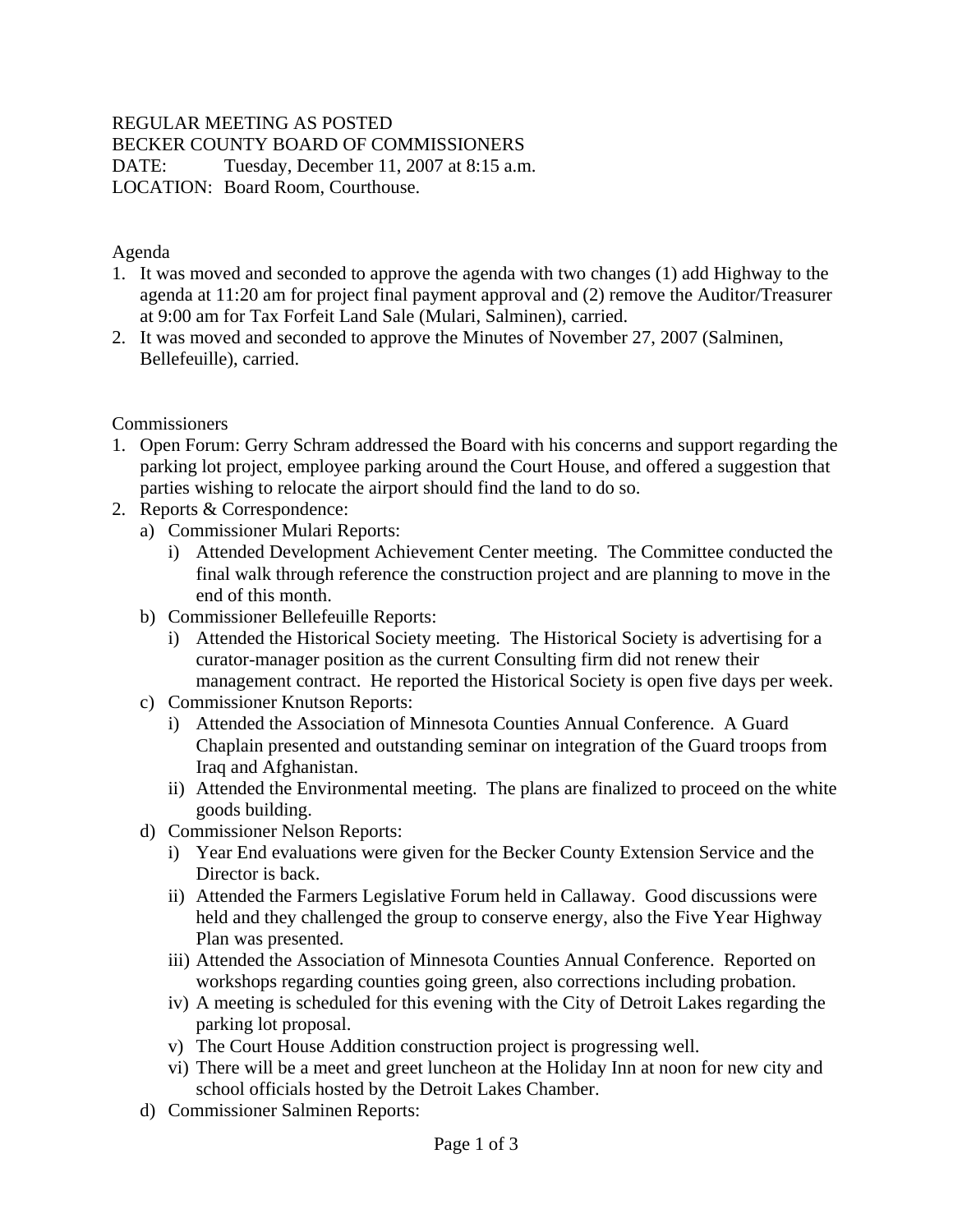- i) Attended the Association of Minnesota Counties Annual Conference. Reported on the Homeland Security Management meeting. Commissioner Salminen felt the communication with other commissioners was very valuable.
- 3. Discussion was held reference EDA Board Appointment. One appointment will need to be made for 2008. Discussion was also held reference the length of term.
- 4. It was moved and seconded to approve Resolution No. 12-07-1A Schedule of Meetings for 2008 (Salminen, Mulari), carried.

Finance Committee Minutes

- 1. It was moved and seconded to approve the Claims with the addition of the over 90 day approval of Harry Johnston for Zoning and Subdivision Advisory Committee (Salminen, Bellefeuille), carried.
- 2. It was moved and seconded to approve the Information Technology requests for the County Attorney's office estimated cost of \$2,650, purchase of VMWare software for upgrading the servers estimated cost of \$9,680, and the Virtual Veteran Service Office software paid for with a grant with a cost of \$3,495 (Knutson, Salminen), carried.
- 3. It was moved and seconded to approve the Recorder MACO Agreement for sharing a marriage database with a cost of \$2,000 (Salminen, Bellefeuille), carried.
- 4. It was moved and seconded to approve the Human Services Chair Purchase for the lobby at a cost of \$1,594.70 for 14 chairs (Salminen, Mulari), carried.
- 5. It was moved and seconded to approve the Becker County Parking Lot Agreement with the City of Detroit Lakes dated December 11, 2007 with the understanding that it is the County's intent to use professional landscapers with input from the neighbors (Bellefeuille, Salminen), carried.

Environmental Services

1. It was moved and seconded to approve the Household Hazardous Waste Operational Contract (Salminen, Mulari), carried.

Human Services

- 1. It was moved and seconded to approved the agenda with the deletion of the Medica contract (Salminen, Mulari), carried.
- 2. It was moved and seconded to approve the Rural Minnesota CEP, Inc. contract, the Perham Hospital and Home renewal contract, and the Lakeland Mental Health Center, Inc. services renewal (Salminen, Mulari), carried.
- 3. It was moved and seconded to approve the DL Taxi Service contract for after hour services when transit is unavailable (Salminen, Bellefeuille), carried.
- 4. Discussion was held on the MFIP Children's Mental Health Grant that has been obtained in the amount of \$120,000 to develop a pilot project for MFIP families that provides early identification for children's mental health issues.